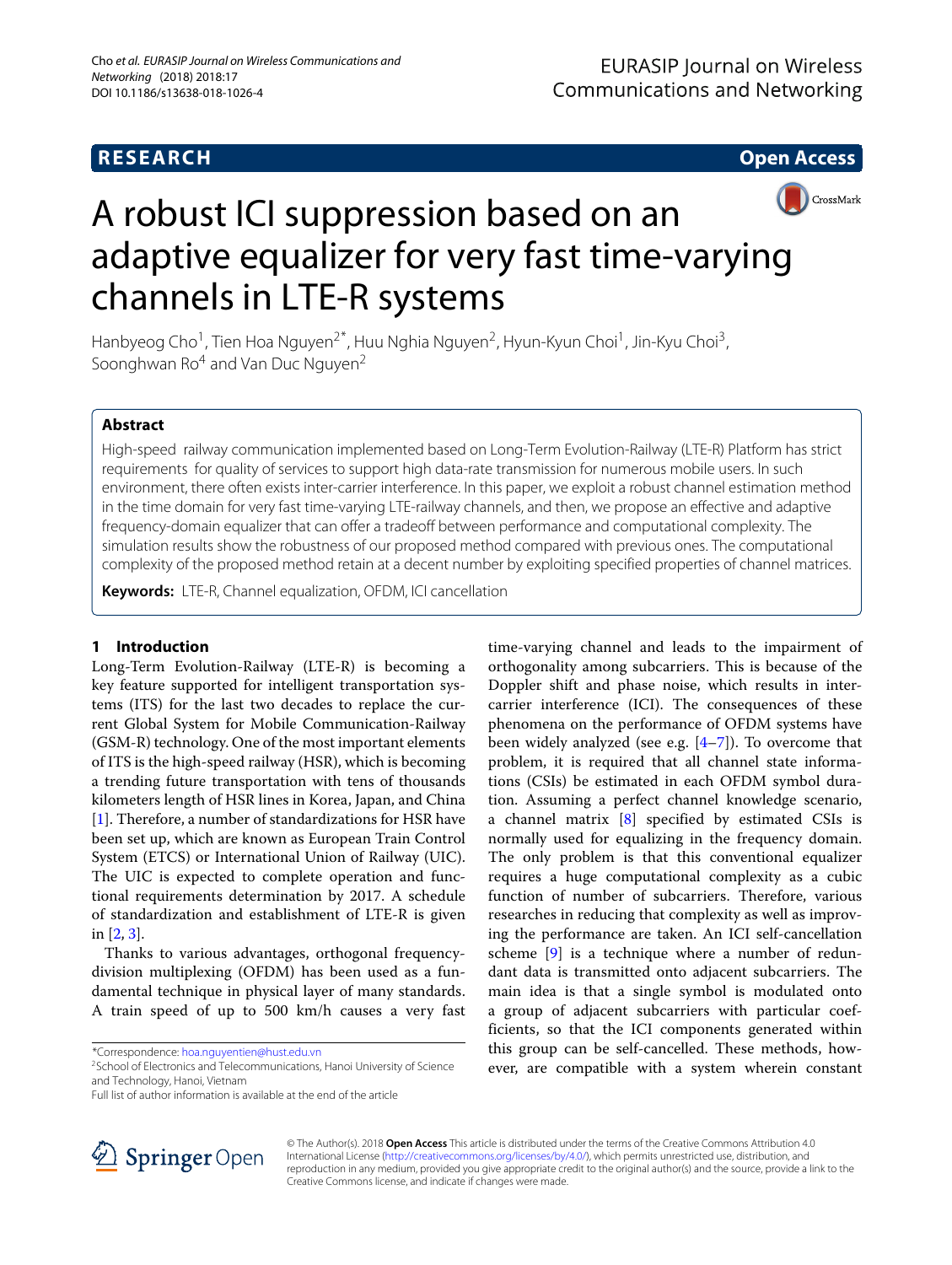frequency offset exists. An OFDM system suffers from different Doppler frequencies that makes this method inappropriate to LTE-R network. Furthermore, the main drawback of this method is the reduction in bandwidth efficiency as a same symbol occupies several subcarriers.

Other studies have been developed using either filter in frequency domain or windowing function in the time domain [\[10,](#page-6-2) [11\]](#page-6-3). The main purpose of filter is to reduce the amplitude of side lobes, which leads to the significant decrease in the ICI power. This method increases the performance noticeably in comparison with ICI selfcancellation methods; however, the drawback of this method is caused by its high complexity and suitability with constant frequency shift. Authors in [\[12\]](#page-6-4) developed a method to compensate signal dispersion caused by timevarying channels. However, this method is only applicable for media in which line-of-sight signal is extremely dominant. A partial FFT method was introduced in [\[13\]](#page-6-5) in order to avoid the frequency-domain equalizer. Although this approach has an acceptable complexity, it only assumes that channel parameters vary slowly compared to the OFDM symbol duration. That makes this method weak against the LTE-R scenario. In  $[14]$ , a low-complexity equalizer was proposed using channel matrix in the frequency domain. This method possesses a low complexity; however, the analyzed channel matrix was lacking of important corner elements. Considering a full matrix [\[8\]](#page-6-0), such low complexity is unable to be attained. With the same channel matrix, authors in [\[15\]](#page-6-7) proposed frequencydomain equalizer using sub-matrices. Usually, the best performance can be achieved by conventional equalizer, which finds the inverse of the entire channel matrix. However, conventional method suffers from high complexity and singular matrix problem. Proposed method in [\[15\]](#page-6-7) solved these problems but paid the penalty of performance.

In this work, we take both issues into consideration and develop a new technique to obtain better performance without costing resource. First, we use WINNER II [\[16\]](#page-6-8) scenario for modelling a fast time-varying channel. After that, corresponding to this channel, we utilize an optimal training sequence together with an effective estimator proposed in [\[17\]](#page-6-9) . Intentionally, this estimation method is designed to meet requirements of the LTE-R scenario. Then, we propose an adaptive ICI canceller to bring the balance of performance and complexity. This method tends to have the performance close to conventional method, while having complexity as low as possible.

The rest of this paper is organized as follows. The mathematical description of the proposed method is presented in Section [2.](#page-1-0) Section [3](#page-1-1) includes the simulation results as well as our discussions. We conclude this paper in Section [4.](#page-3-0)

#### <span id="page-1-0"></span>**2 Methods**

The radio access technology for railway communications researched on the LTE platform is strongly expected to replace the Global System for Mobile Communications. The special attention of data transmission on railroad leads to significant problems in terms of performance simulation and measurement in particular environment. We exploited the WINNER II channel model, which was verified by the Railway Technology Research Project funded by the Ministry of Land, Infrastructure and Transport of the Korean government. All system parameters of the socalled LTE-R technology were provided by the Electronics and Telecommunications Research Institute, Korea. The very fast time-varying channel was modelled by using the Monte Carlo method. We proposed our equalization technique and evaluated by simulation using MATLAB software. In terms of assessment, we accounted the complexity and the error rate performances. The complexity was figured based on the function of basic mathematic operators, considering the worst cases. Simulation results were obtained in the same experimental conditions (i.e. using the same hardware and software version).

#### <span id="page-1-1"></span>**3 Proposal of channel equalization method**

Let us assume that an OFDM system has the FFT length of N. The received signal  $\vec{y}$  is expressed in vector form as follows [\[15\]](#page-6-7)

$$
\vec{y} = H\vec{x} + \vec{w},\tag{1}
$$

with  $\vec{y} = [y_0, ..., y_{N-1}]^T$ ,  $\vec{x} = [x_0, ..., x_{N-1}]^T$ ,  $\vec{w} =$  $[w_0, ..., w_{N-1}]^T$  and

$$
\mathbf{H} = \begin{bmatrix} a_{0,0} & \cdots & a_{0,k} & \cdots & a_{0,N-1} \\ \vdots & \ddots & \cdots & \cdots & \vdots \\ a_{m,0} & \vdots & a_{m,k} & \cdots & a_{m,N-1} \\ \vdots & \vdots & \vdots & \ddots & \vdots \\ a_{N-1,0} & \cdots & a_{N-1,k} & \cdots & a_{N-1,N-1} \end{bmatrix},
$$
 (2)

where  $m, k \in \{1, ..., N\}$ . The matrix component  $a_{m,k}$  $=\sum_{l=n}^{N_P-1} H_l^{(m-k)} e^{\frac{-j2\pi k(l)}{N}}$ , with  $H_l^{(m-k)} = \frac{1}{N} \sum_{n=0}^{N-1} h_l^{(m-k)}$  $h_{n,l}e^{\frac{-j\pi n(m-k)}{N}}$ . The interference from *m*th to *k*th subcarrier is denoted as  $a_{mk}$ .  $h_{nl}$  is the channel impulse response of paths *l*th in the discrete form. It is needed to find the inverse of matrix **H** since  $\vec{x} = \mathbf{H}^{-1}(\vec{y} - \vec{w})$ . However, one more effective way is to calculate the inverse of each sub-matrix [\[15\]](#page-6-7), which is constructed from **H** as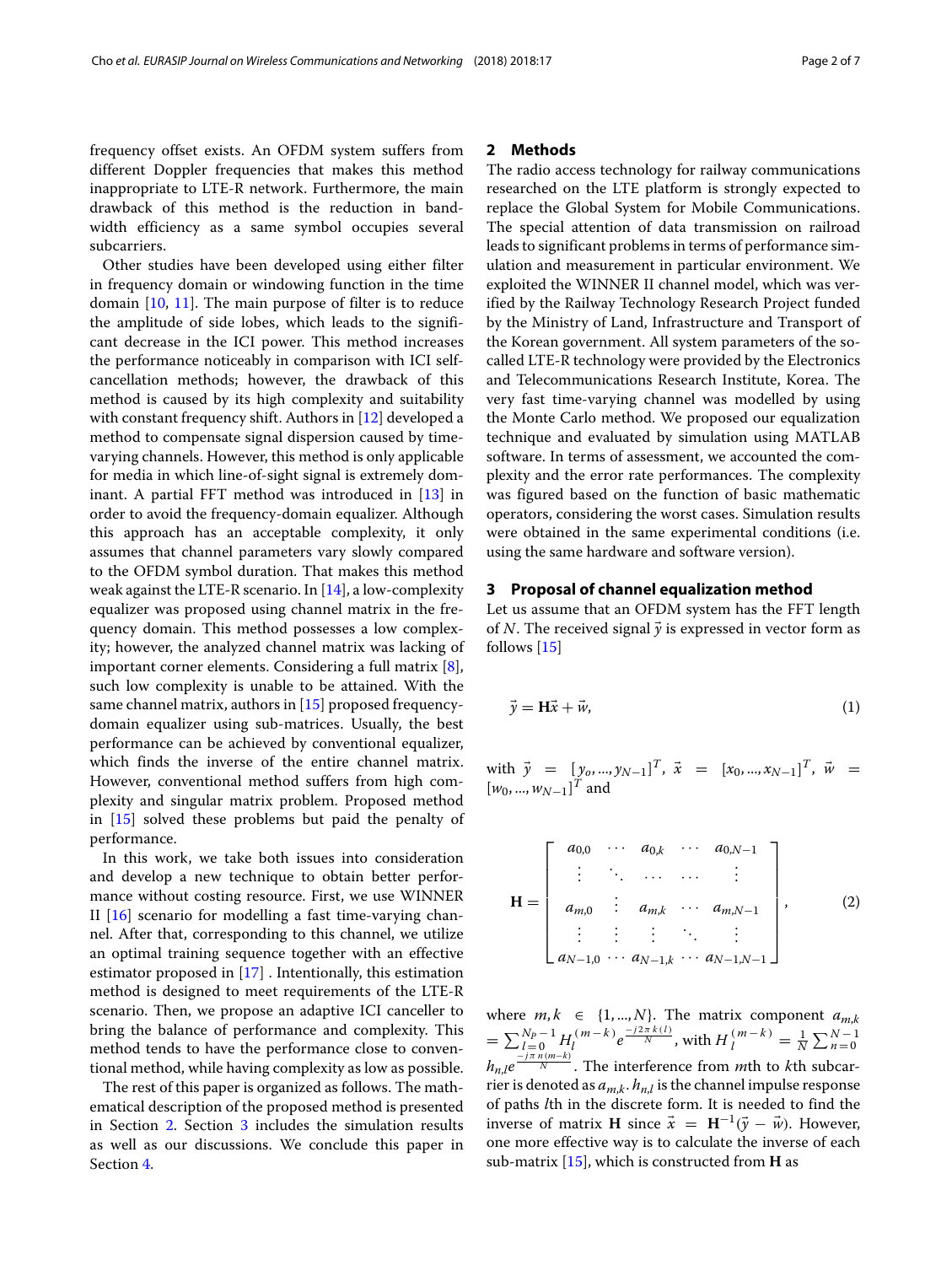$$
\mathbf{M}_{i} = \begin{bmatrix} a_{i,i} & a_{i,i+1} & \cdots & a_{i,i+q-1} \\ a_{i+1,i} & a_{i+1,i+1} & \vdots & \vdots & \vdots \\ \vdots & \cdots & \ddots & \vdots & \vdots \\ a_{i+q-1,i} & \cdots & \cdots & a_{i+q-1,i+q-1} \end{bmatrix}, \quad (3)
$$

where  $i \in \{1, ..., N\}$ . *q* is an odd number, which indicates the size of a sub-matrix.  $S_i$  defines the summation of  $M_i$ and the transpose matrix  $\mathbf{M}^T_i$ 

<span id="page-2-1"></span>
$$
\mathbf{S}_i = \mathbf{M}_i + \mathbf{M}_i^T. \tag{4}
$$

We can also rewrite  $\mathbf{M}_i = \mathbf{S}_i - \mathbf{M}_i^T$ . Using property of matrix multiplication, sub-matrix **M***<sup>i</sup>* is expanded as

$$
\mathbf{M}_{i} = \left(\mathbf{I} - \mathbf{M}_{i}^{T} \mathbf{S}_{i}^{-1}\right) \mathbf{S}_{i},\tag{5}
$$

with **I** as the identity matrix, which also has the size of *q*. Now, we calculate the inverse of sub-matrix **M***<sup>i</sup>* by

$$
\mathbf{M}_i^{-1} = \left[ \left( \mathbf{I} - \mathbf{M}_i^T \mathbf{S}_i^{-1} \right) \mathbf{S}_i \right]^{-1} = \mathbf{S}_i^{-1} \left( \mathbf{I} - \mathbf{M}_i^T \mathbf{S}_i^{-1} \right)^{-1} .
$$
\n(6)

From [\(3\)](#page-2-0) and [\(4\)](#page-2-1),  $S_i$  will be rewritten as

$$
\mathbf{S}_{i} = \begin{bmatrix} 2a_{i,i} & a_{i,i+1} + a_{i+1,i} & \cdots & a_{i,i+q-1} + a_{i+q-1,i} \\ a_{i+1,i} + a_{i,i+1} & 2a_{i+1,i+1} & \vdots & \vdots \\ \vdots & \cdots & \ddots & \vdots \\ a_{i+q-1,i} + a_{i,i+q-1} & \cdots & \cdots & 2a_{i+q-1,i+q-1} \end{bmatrix}.
$$
 (7)

<span id="page-2-3"></span>Considering each element, it is worth noting that we can prove

$$
a_{i,i+d} + a_{i+d,i} = \sum_{l=0}^{N_P-1} H_l^{(-d)} e^{\frac{-j2\pi l}{N}} + \sum_{l=0}^{N_P-1} H_l^{(d)} e^{\frac{-j2\pi l}{N}} = 0,
$$
\n(8)

where *d* is a number varying from 1 to  $q - 1$ . From [\(7\)](#page-2-2) and [\(8\)](#page-2-3), **S***<sup>i</sup>* can be clarified as a diagonal matrix as

$$
\mathbf{S}_{i} = \begin{bmatrix} 2a_{i,i} & 0 & \cdots & 0 \\ 0 & 2a_{i+1,i+1} & \vdots & \vdots \\ \vdots & \cdots & \ddots & \vdots \\ 0 & \cdots & \cdots & 2a_{i+q-1,i+q-1} \end{bmatrix} .
$$
 (9)

Since it is a diagonal matrix, the inverse matrix  $S_i^{-1}$  is readily derived by taking the reciprocal of each element, which costs *q* divisions. On the other hand, the term <span id="page-2-0"></span> $\mathbf{M}_i^T \mathbf{S}_i^{-1}$  is expressed in matrix form as

<span id="page-2-4"></span>
$$
\mathbf{M}_{i}^{T} \mathbf{S}_{i}^{-1} = \begin{bmatrix} s_{1,1}^{(i)} & \cdots & s_{1,c}^{(i)} & \cdots & s_{1,q-1}^{(i)} \\ \vdots & \ddots & \cdots & \cdots & \vdots \\ s_{r,1}^{(i)} & \vdots & s_{r,c}^{(i)} & \cdots & s_{r,q-1}^{(i)} \\ \vdots & \vdots & \vdots & \ddots & \vdots \\ s_{q-1,1}^{(i)} & \cdots & s_{q-1,c}^{(i)} & \cdots & s_{q-1,q-1}^{(i)} \end{bmatrix}, \qquad (10)
$$

where  $s_{r,c}^{(i)} = \frac{a_{i+c-1,i+r-1}}{2a_{i+c-1,i+c-1}}$ . The matrix  $M_{i+1}^T S_{i+1}^{-1}$  is given similarly as in [\(10\)](#page-2-4). Let matrix  $\mathbf{\Delta}_i$  define the difference of two consecutive matrices  $\mathbf{M}_i^T \mathbf{S}_i^{-1}$  and  $\mathbf{M}_{i+1}^T \mathbf{S}_{i+1}^{-1}$ 

$$
\mathbf{\Delta}_{i} = \mathbf{M}_{i}^{T} \mathbf{S}_{i}^{-1} - \mathbf{M}_{i+1}^{T} \mathbf{S}_{i+1}^{-1},
$$
\n(11)

or in matrix form

<span id="page-2-2"></span>
$$
\mathbf{\Delta}_{i} = \begin{bmatrix}\ns_{1,1}^{(i)} - s_{1,1}^{(i+1)} & \cdots & s_{1,c}^{(i)} - s_{1,c}^{(i+1)} & \cdots & s_{1,q-1}^{(i)} - s_{1,q-1}^{(i+1)} \\
\vdots & \ddots & \cdots & \cdots & \vdots \\
s_{r,1}^{(i)} - s_{r,1}^{(i+1)} & \vdots & s_{r,c}^{(i)} - s_{r,c}^{(i+1)} & \cdots & s_{r,q-1}^{(i)} - s_{r,q-1}^{(i+1)} \\
\vdots & \vdots & \vdots & \ddots & \vdots \\
s_{q-1,1}^{(i)} - s_{q-1,1}^{(i+1)} & \cdots & s_{q-1,c}^{(i)} - s_{q-1,c}^{(i+1)} & \cdots & s_{q-1,q-1}^{(i)} - s_{q-1,q-1}^{(i+1)}\n\end{bmatrix}
$$
\n(12)

<span id="page-2-5"></span>with

**Algorithm 1** Proposed Channel Equalization

| Require: H, $\vec{y}$                                                |
|----------------------------------------------------------------------|
| <b>Ensure:</b> $\vec{x} = H^{-1} \vec{y}$                            |
| $i \leftarrow 1$                                                     |
| $i \leftarrow k$                                                     |
| for $i=1$ to N step 1 do                                             |
| $S_i^{-1} \leftarrow [M_i + M_i^T]^{-1}$                             |
| if $j = k$ then                                                      |
| $\mathbf{G} \leftarrow \mathbf{M}_i^T \mathbf{S}_i^{-1}$             |
| $i \leftarrow 0$                                                     |
| end if                                                               |
| $M_i^{-1} \leftarrow S_i^{-1}(I - G)^{-1}$                           |
| $\vec{x}_i \leftarrow \mathbf{M}_i^{-1} \vec{y}_i$                   |
| if $i < N - \frac{q-1}{2}$ then                                      |
| $\vec{x}[i + \frac{q-1}{2}] \leftarrow \vec{x}_i[\frac{q+1}{2}]$     |
| else                                                                 |
| $\vec{x}[i + \frac{q-1}{2} - N] \leftarrow \vec{x}_i[\frac{q+1}{2}]$ |
| end if                                                               |
| $i \leftarrow i+1$                                                   |
| end for                                                              |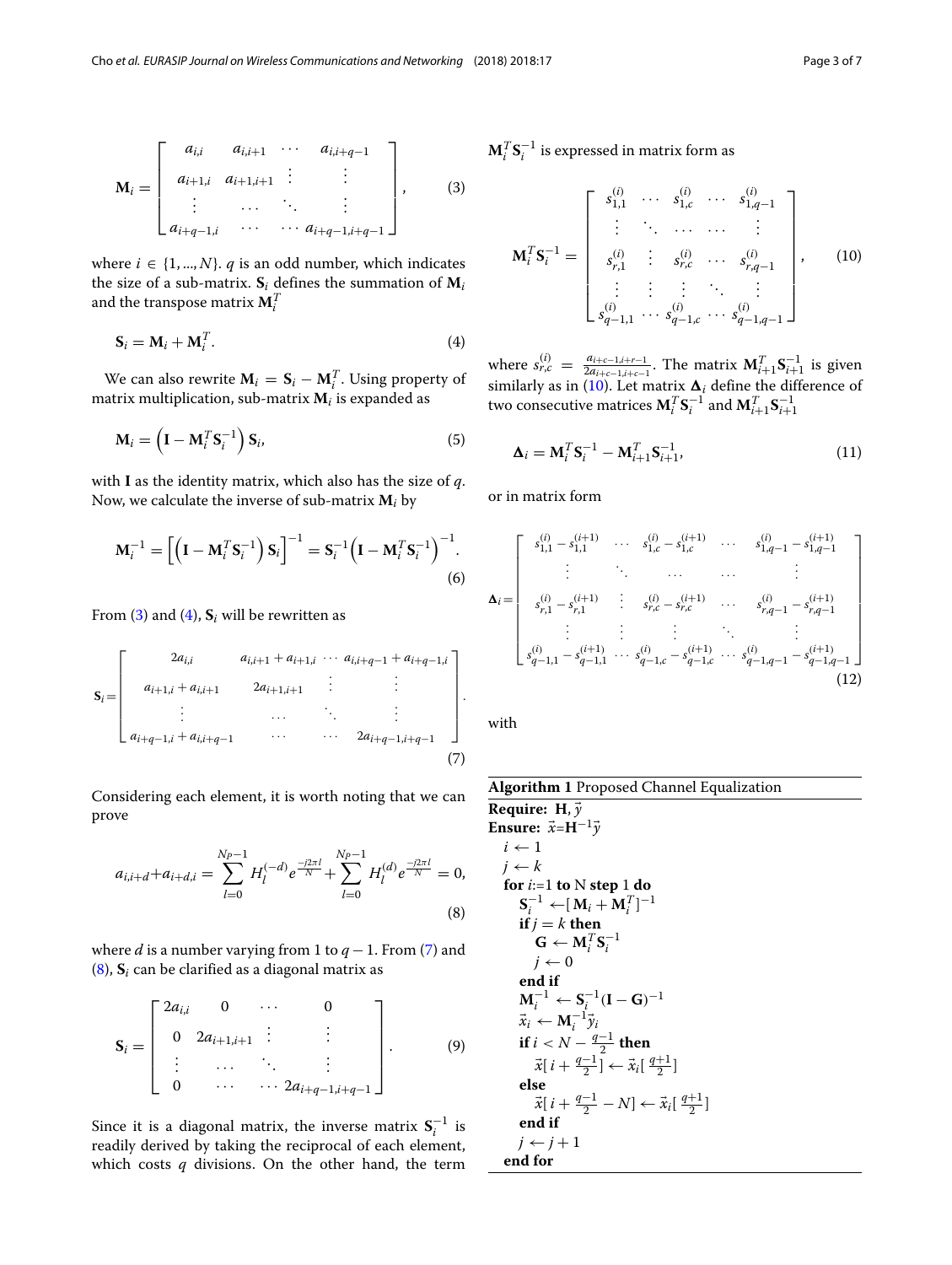<span id="page-3-2"></span>**Table 1** Varying  $q$  with the ratio  $\frac{a_{0,0}}{a_{0,1}}$ 

|                                          | $-0.1$              |         |  |
|------------------------------------------|---------------------|---------|--|
| $\left  \frac{a_{0,0}}{a_{0,1}} \right $ | $0 - 3.5$ $3.5 - 6$ | $6 - 8$ |  |
| a                                        |                     |         |  |
|                                          |                     |         |  |

$$
\begin{split} \frac{E_{r,c}}{E_{r,c}} - sr, c^{(i+1)} &= \frac{a_{i+c-1,i+r-1}}{2a_{i+c-1,i+c-1}} - \frac{a_{i+c,i+r}}{2a_{i+c,i+c}}\\ &= \frac{\sum\limits_{l=0}^{N_P-1} H_l^{(c-r)} e^{\frac{-j2\pi l(i+r-1)}{N}}}{\sum\limits_{l=0}^{N_P-1} H_l^0 e^{\frac{-j2\pi l(i+c-1)}{N}}} - \frac{\sum\limits_{l=0}^{N_P-1} H_l^{(c-r)} e^{\frac{-j2\pi l(i+r)}{N}}}{\sum\limits_{l=0}^{N_P-1} H_l^0 e^{\frac{-j2\pi l(i+c)}{N}}} \,. \end{split} \tag{13}
$$

With a plain approximation that

$$
\frac{i+r-1}{N} \approx \frac{i+r}{N} \text{ and } \frac{i+c-1}{N} \approx \frac{i+c}{N}, \qquad (14)
$$

[\(13\)](#page-2-5) can be rewritten as

*s*

$$
s_{r,c}^{(i)} - s_{r,c}^{(i+1)} = 0.
$$
\n(15)

It means that the matrix  $M_i^T S_i^{-1}$  is almost constant regardless of index *i*. Therefore, we have no significant affect to the result by assuming that  $\left(\mathbf{I} - \mathbf{M}_i^T \mathbf{S}_i^{-1}\right)^{-1}$  is also constant corresponding to  $i \in \{0, ..., N-1\}$ . However, due to approximation errors, the assumption in  $(14)$ is valid only if

$$
\left|\frac{i+r}{N} - \frac{i+r+k}{N}\right| \le \varepsilon,\tag{16}
$$

where  $\varepsilon$  is the minimum error threshold defined by engineer. *k* is a factor that we should consider to update the value of  $\left(\mathbf{I} - \mathbf{M}_i^T \mathbf{S}_i^{-1}\right)^{-1}$ . That is, after  $k-1$  cycles,  $\left(\mathbf{I} - \mathbf{M}_i^T \mathbf{S}_i^{-1}\right)^{-1}$  should be re-calculated. The analysis in the next section shows that the complexity order is independent of *k*. Therefore, the value  $\varepsilon$  and  $k$  are chosen to afford the best simulation results, as  $\varepsilon = 0.01$  and  $k = 10$ . After figuring  $M_i^{-1}$ , transmitted symbols  $x_i$  are recovered by

$$
\vec{x}_i' = \mathbf{M}_i^{-1} \vec{y}_i',\tag{17}
$$

where  $\vec{x}'_i = [x_i, ..., x_{i+q-1}]^T$  and  $\vec{y}'_i = [y_i, ..., y_{i+q-1}]^T$ . Here, we neglect the impact of addictive white noise.  $x_i$  is acquired by taking the middle element of  $\vec{x}'_i$ . By turns,  $\vec{x}$ 

<span id="page-3-3"></span>**Table 2** System parameters

| .                       |                   |
|-------------------------|-------------------|
| Parameter               | Value             |
| Bandwidth (MHz)         | 10                |
| Number of FFT points    | 1024              |
| Number of quard samples | 4                 |
| Constellation           | OAM <sub>16</sub> |

<span id="page-3-4"></span>**Table 3** Power delay profile of scenario D2a

| Path index | Delay [ns] | Power [dB] |
|------------|------------|------------|
|            |            |            |
| 2          | 100        | $-18.1$    |
| 2          | 200        | $-17.35$   |

can be calculated completely. Our method can be followed by a pseudo-code below.

<span id="page-3-1"></span>As mentioned earlier, the size *q* of a sub-matrix should be adaptive, since channel condition varies from symbol to symbol. In case the instant channel is not varying rapidly, it is not worth to use a large value of *q* so as to maintain the least computational complexity. To adjust this value, we consider two following conditions and give our selection by the rule of thumb in Table [1](#page-3-2)

- The computational complexity of proposed method is as low as possible.
- Symol error rate (SER) performance reaches closely to the performance of conventional equalization.

#### <span id="page-3-0"></span>**4 Simulation results and discussions**

In this section, we present the Monte Carlo simulation results to compare our proposed method with the conventional one based on full-size inverse matrix and the methods in  $[15]$  (banded matrix) and  $[9]$  (AC method), since the banded matrix has the same approach which is closely related to our method, and AC method has been widely cited. System parameters are given in Table [2](#page-3-3) and the tapped delay line channel model  $[18]$  is shown in Table [3.](#page-3-4)

In LTE-R, the train speed will be very high, up to 500 km/h. With the recommended operating frequencies which are 0.7, 1.8, and 2.6 GHz, the highest Doppler frequency is up to 1204 Hz, equivalent to a normalized Doppler of  $f_{D\text{max}}/\Delta f = 0.12$ . The Doppler frequencies are summarized in the Table [4.](#page-3-5)

Figure [1](#page-4-0) gives the power delay profile (PDP) of the multipath channel. It is derived from scenario D2a [\[16\]](#page-6-8) which includes eight channel taps. With the system bandwidth

<span id="page-3-5"></span>**Table 4** Doppler frequencies

|     | Velocity of train (km/h) Center frequency (GHz) Doppler frequency (Hz) |      |
|-----|------------------------------------------------------------------------|------|
| 300 | 0.7                                                                    | 194  |
|     | 1.8                                                                    | 500  |
|     | 2.6                                                                    | 722  |
| 500 | 0.7                                                                    | 324  |
|     | 1.8                                                                    | 833  |
|     | 2.6                                                                    | 1204 |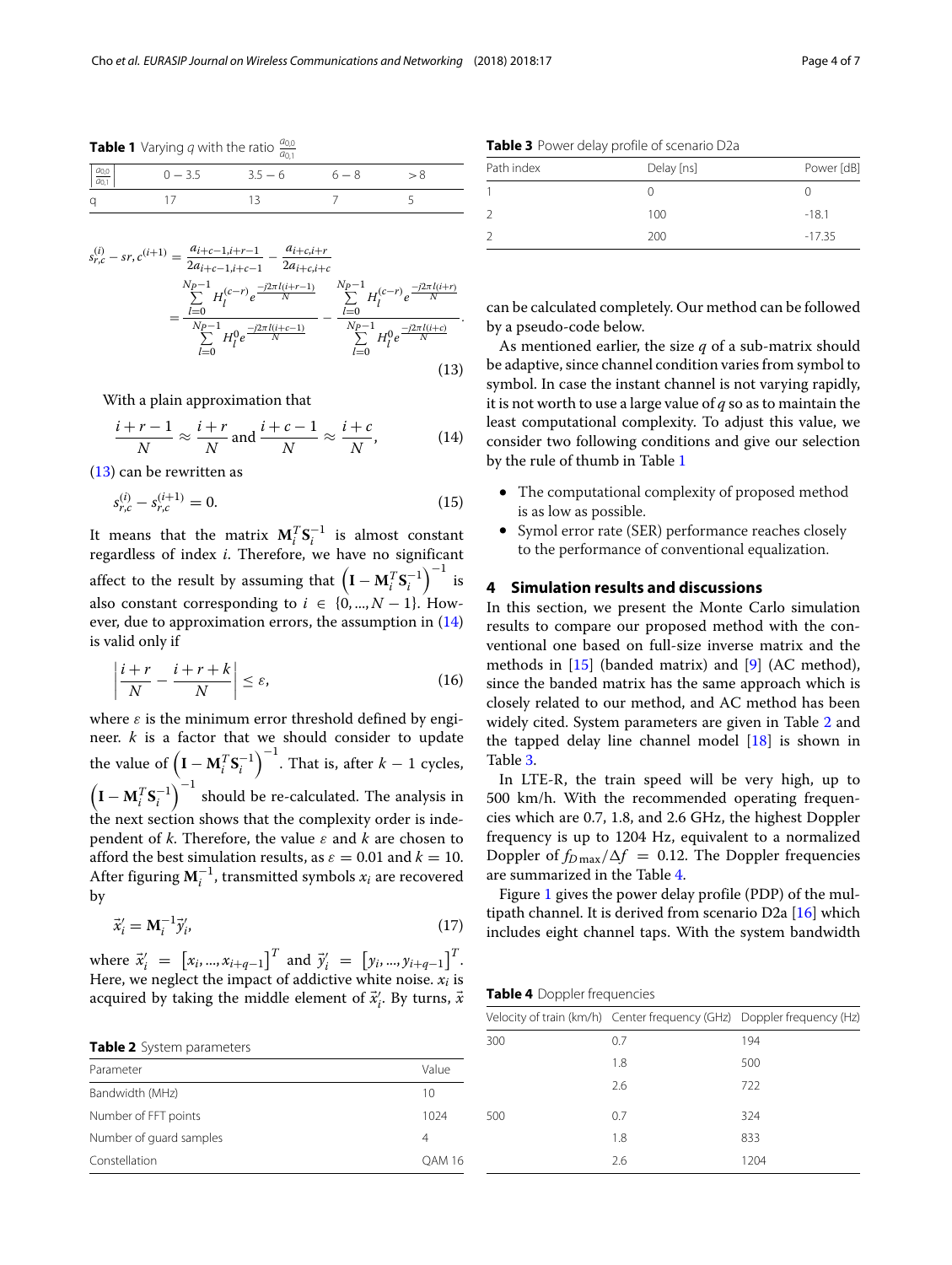

<span id="page-4-0"></span>of 10 MHz, the interpolated PDP is obtained at the time  $t = i\frac{1}{B}, i \in \{1, 2, ...\}.$ 

Figure [2](#page-4-1) shows symbol error rate (SER) versus *Es*/*N*<sup>0</sup> performance while taking our proposed technique and previous ones into consideration. In this scenario, we consider ICI self-cancellation (adjacent cancellation (AC)) in  $[9]$ , banded matrix method in  $[15]$ , MMSE-BDFE in [\[14\]](#page-6-6), partial FFT in [\[13\]](#page-6-5), and our proposed scheme. It can be seen that our approach gains better performance than MMSE-BDFE and partial FFT while outperforms banded matrix and AC methods. Conventional frequency domain equalizer based on channel matrix (conventional method) obtains the best performance due to considering all ICI coefficients but, however, pays the worst complexity. Its complexity varies according to a cubic function of the number of FFT points, while our proposed scheme suffers from a linear function of that. For the purpose of deploying a real-time system, our method has better resource efficiency than the conventional method.

Figure [3](#page-4-2) gives the comparison among the techniques mentioned earlier. The maximum Doppler frequency in this case is 1204 Hz, equivalent to  $f_c$  = 2.6 GHz and the train speed of 500 km/h. The same result is obtained by our performance approach and by the conventional method. Partial FFT method is slightly worse than ours, but they have lower complexity (see Table [5\)](#page-5-5). That can be attributed as the trade-off between performance and complexity. Similarly, MMSE-BDFE carries the lowest complexity while maintaining the medium performance. The lowest complexity can be obtained by using LDL decomposition, which is not able to be applied in our algorithm. AC method is too simple to be implemented, so no doubt it gives a very poor performance.

<span id="page-4-1"></span>

<span id="page-4-2"></span>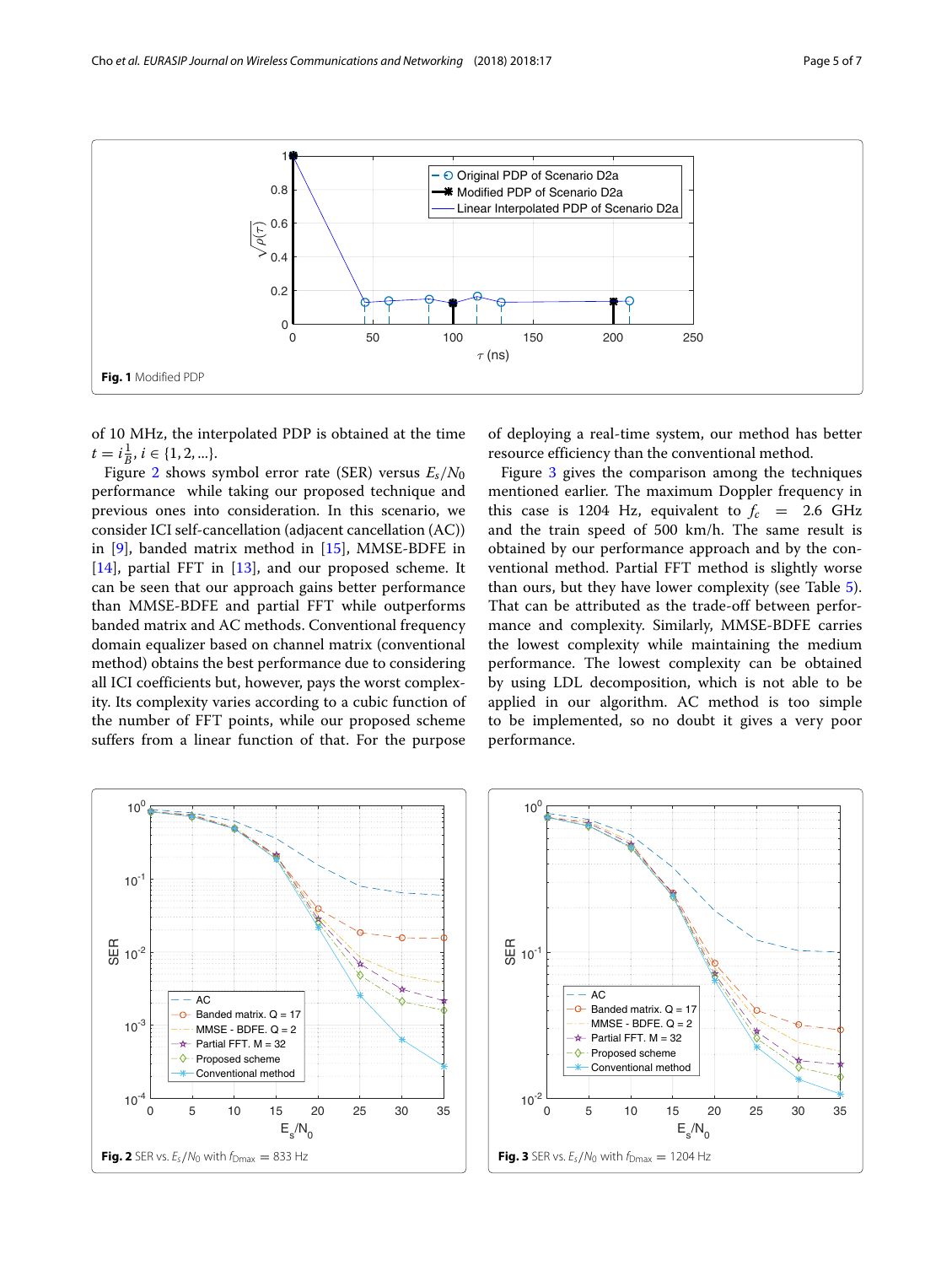<span id="page-5-5"></span>**Table 5** Comparison of complexity order

| Equalization algorithm Complexity order |                                                             | Number of<br>complex<br>operators |
|-----------------------------------------|-------------------------------------------------------------|-----------------------------------|
| Conventional method                     | $\mathcal{O}(N^3)$                                          | $1.07 \times 10^{9}$              |
| Banded matrix                           | $\mathcal{O}((N-q)q^3)$                                     | $4.95 \times 10^{6}$              |
| MMSF-BDFF                               | $\mathcal{O}((8Q^2 + 22Q + 4)N)$                            | $8.2 \times 10^{4}$               |
| Partial FFT                             | $\mathcal{O}(NlogK) + \mathcal{O}(NM^2) + \mathcal{O}(NMS)$ | $1.1 \times 10^{6}$               |
| Proposed scheme                         | $\mathcal{O}\left(\frac{7}{3}q^3N\right)$                   | $1.1 \times 10^{7}$               |
|                                         |                                                             |                                   |

Figure [4](#page-5-6) shows the SER performance for different Doppler frequencies at  $E_s/N_0 = 25$  dB. Our proposed method has a tight match to the conventional equalization. While the conventional equalizer has to suffer from the complexity order of  $\mathcal{O}(N^3)$ , which is the highest cost compared with other techniques, our technique has the order of  $O(7/3q^3N)$ , which is a cubic function of parameter *q*. It is worth noting that this parameter varies from 5 to 17 (see Table [1\)](#page-3-2). In the case of successful channel estimation, *q* can be 5, which means that the lowest complexity is achieved. It is observed that the proposed technique gains better performance than most of others except for conventional one. Considering trading-off between performance and complexity, our technique appears to be robust against very fast time-varying channel.

#### **5 Conclusions**

In this paper, we have proposed an ICI cancellation method to combat the very fast time-varying channels in LTE-R systems. This method makes use of the relation

<span id="page-5-6"></span>

among sub-matrices and reduces the complexity significantly compared with conventional method. However, the performance is not degraded much as one of the advantages of the proposed method. Another improvement is that it offers the engineer to configure the receiver as they can decide which is their priority between system performance and resource use. Further work is to develop this method to gain the lowest complexity bound and to combat with very ill channel conditions where channel estimation is not fully sufficient.

#### **Abbreviations**

CSI: Channel state information; FFT: Fast Fourier transform; GSM-R: Global system for mobile communication-railway; HSR: High-speed railway; ICI: Inter-carrier interference; LTE-R: Long-term evolution-railway; OFDM: Orthogonal frequency-division multiplexing; PDP: Power delay profile; SER: System error rate

#### **Funding**

This research was supported by a grant (16RTRP-B089546-03) from the Railway Technology Research Project funded by the Ministry of Land, Infra-structure and Transport (MOLIT) of the Korean government, and by the Korea Agency for Infrastructure Technology Advancement (KAIA).

#### **Authors' contributions**

HC and SR conceived the project and designed the study. HNN took charge of most analyses. H-KC and J-KC performed the simulation. VDN verified all the results. THN drafted the manuscript. All authors read and approved the final manuscript.

#### **Competing interests**

The authors declare that they have no competing interests.

#### **Publisher's Note**

Springer Nature remains neutral with regard to jurisdictional claims in published maps and institutional affiliations.

#### **Author details**

<sup>1</sup> Smart Mobility Research Department of ETRI, Daejeon, Republic of Korea. <sup>2</sup>School of Electronics and Telecommunications, Hanoi University of Science and Technology, Hanoi, Vietnam. 3Electronics and Telecommunications Research Institute, Daejeon, Republic of Korea. 4Kongju National University, Gongiu, Republic of Korea.

#### Received: 22 June 2017 Accepted: 5 January 2018 Published online: 18 January 2018

#### **References**

- <span id="page-5-0"></span>1. Y Akiyama, High-speed rail worldwide—past and future. Jpn. Railw. Transp. Rev. **64**(64), 36–47 (2014)
- <span id="page-5-1"></span>2. H Seo, K-D Lee, S Yasukawa, Y Peng, P Sartori, LTE evolution for vehicle-to-everything services. IEEE Commun. Mag. **54**(6), 22–28 (2016)
- <span id="page-5-2"></span>3. R He, B Ai, G Wang, K Guan, Z Zhong, AF Molisch, C Briso-Rodriguez, CP Oestges, High-speed railway communications: from GSM-R to LTE-R. IEEE Veh. Technol. Mag. **11**(3), 49–58 (2016)
- <span id="page-5-3"></span>4. W-S Hou, B-S Chen, ICI cancellation for OFDM communication systems in time-varying multipath fading channels. IEEE Trans. Wirel. Commun. **4**(5), 2100–2110 (2005)
- 5. S Lu, R Kalbasi, N Al-Dhahir, in Proc. IEEE Vehicular Technology Conf. OFDM interference mitigation algorithms for doubly-selective channels, (2006), pp. 1–5. <https://doi.org/10.1109/VTCF.2006.295>
- 6. C-L Wang, Y-C Huang, Intercarrier interference cancellation using general phase rotated conjugate transmission for OFDM systems. IEEE Trans. Commun. **58**(3), 812–819 (2010)
- <span id="page-5-4"></span>7. N Aboutorab, W Hardjawana, B Vucetic, A new iterative Doppler-assisted channel estimation joint with parallel ICI cancellation for high-mobility MIMO-OFDM systems. IEEE Trans. Veh. Technol. **61**(4), 1577–1589 (2012). <https://doi.org/10.1109/TVT.2012.2189593>